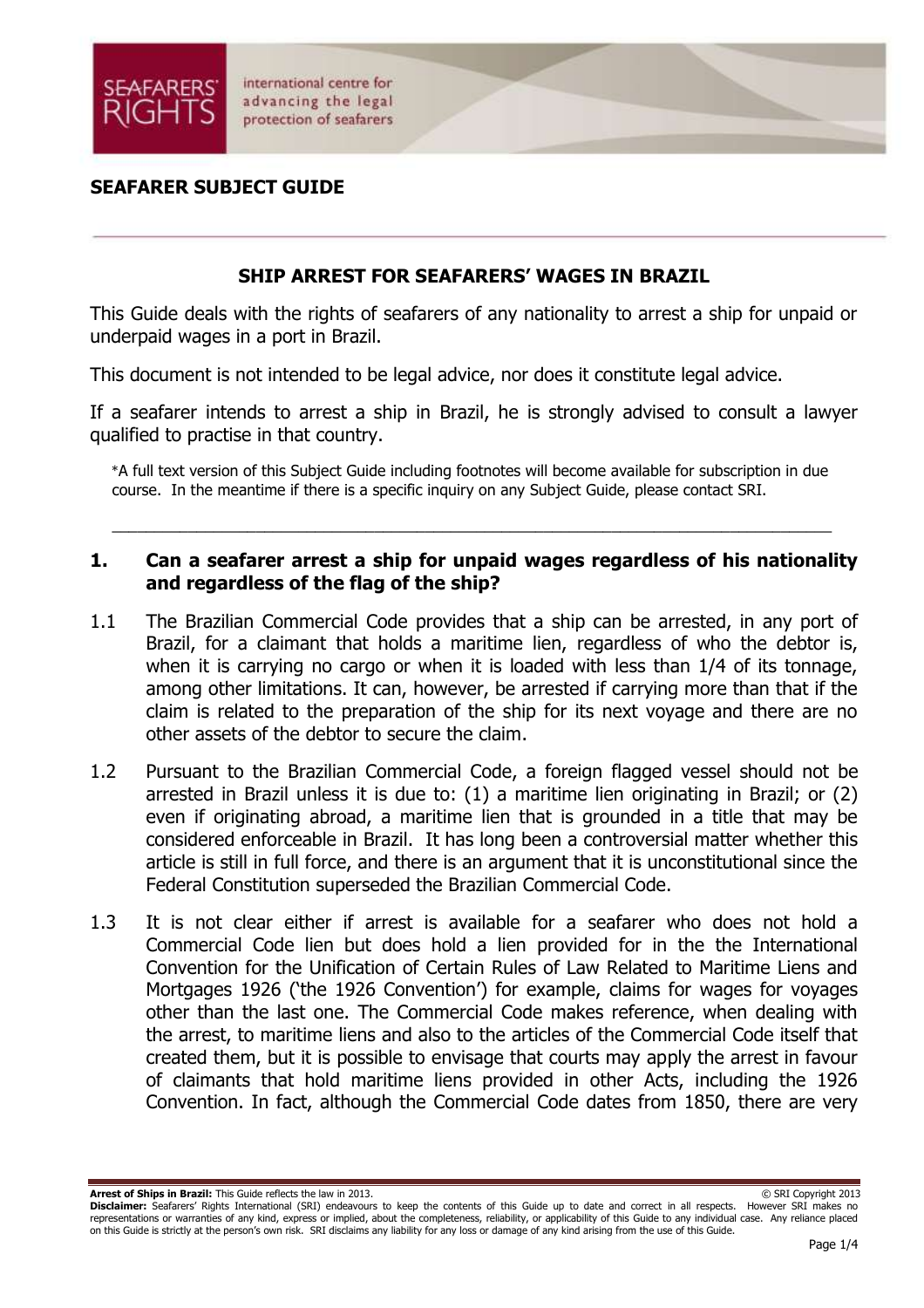

few cases where the parties used this mechanism, and the court system as a whole is unfamiliar with these provisions.

1.4 Even if a seafarer does not hold a lien, he can also claim the arrest provided for in the general provisions for urgent interim measures of the Civil Procedure Code, which require him to evidence that his claim against the shipowner has serious grounds (*fumus boni iuris*) and that debtor is insolvent or that there is otherwise a risk of non payment in case the arrest is not granted (periculum in mora).

#### **2. What is the time limit within which a seafarer must start a claim for unpaid wages?**

- 2.1 In order to keep the maritime lien provided for in the 1926 Convention, the seafarer must file a suit before a court of law within one year from due date of the wages.
- 2.2 Also, the claim must be filed before the expiry of any limitation period provided for by the law that governs the seafarer's employment agreement. If this is Brazilian law, the seafarer must file suit within two years after termination of his employment agreement, and he can claim only wages due in the five year period before filing suit.

#### **3. What documents are required to obtain an arrest of a ship?**

- 3.1 The following documents are required to obtain an arrest of a ship:
	- (1) a power of attorney in writing, signed by the seafarer and granting powers to a Brazilian-qualified counsel to represent him before a court of law;
	- (2) copies of the seafarer's identification card or passport;
	- (3) the employment contract (if in writing);
	- (4) the seafarer's social security number (Cadastro de Pessoa Física, if the seafarer has one);
	- (5) any termination letter or agreement;
	- (6) the labour identification/booklet (if applicable);
	- (7) documents that evidence that the seafarer's claim is sound and that there is a serious risk of not being paid if the arrest is not granted.
- 3.2 Foreign documents that are signed must have the signature(s) notarised in the country where they were signed and have the notary's signature recognized by the Brazilian Consulate. All documents in foreign language must be translated into Portuguese by a translator sworn before the Brazilian government.
- 3.3 In an urgent matter, the court may waive the requirement to present all documents for a given period of time and hear the request for arrest before they are presented.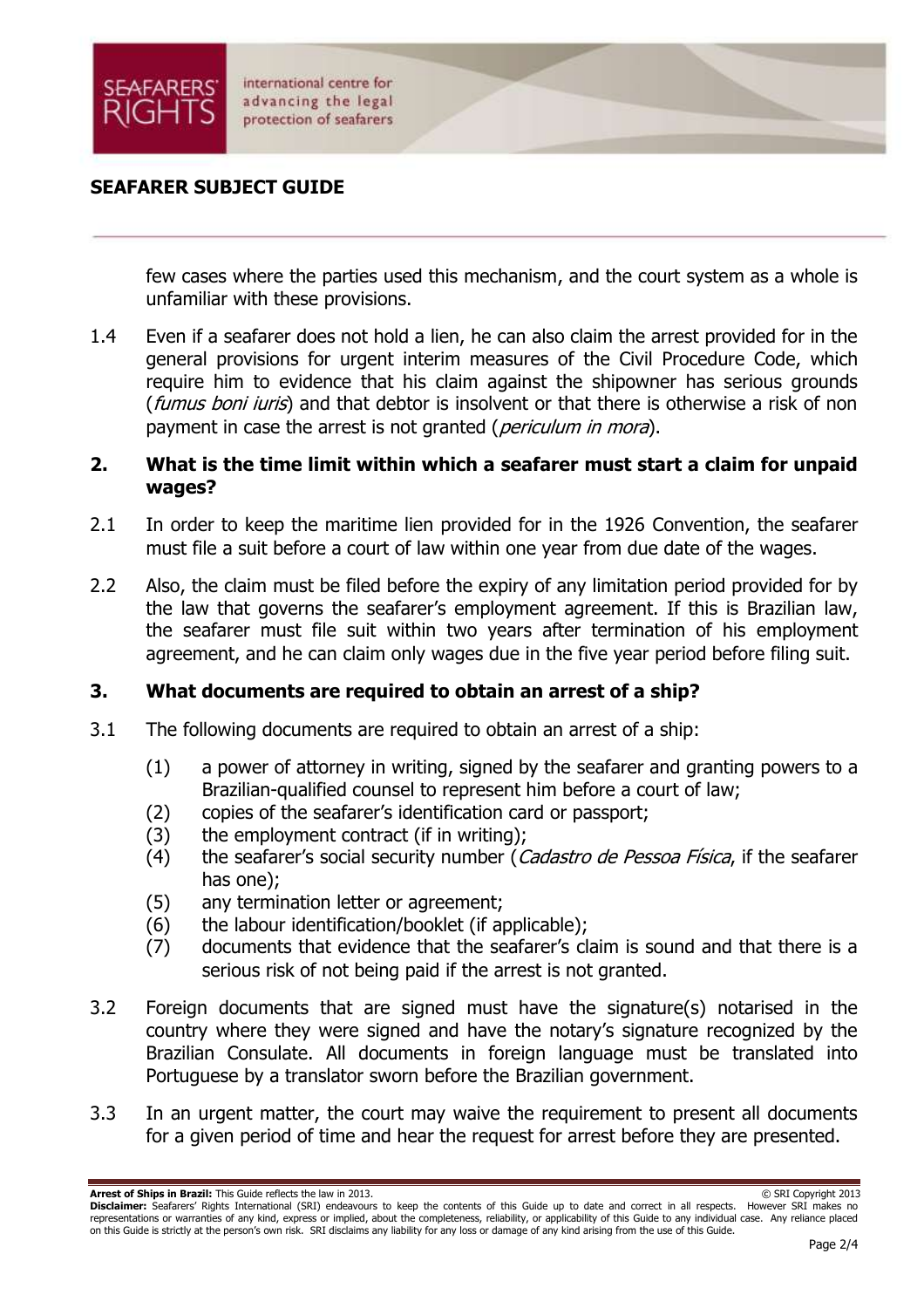

#### **4. What are the costs of the arrest, including court expenses and other expenses?**

4.1 There are normally no specific court expenses connected with the arrest (which, under Brazilian civil procedure law, is an interim measure that can be granted to protect a main claim/suit), but the court expenses for the main claim/suit are equivalent to 2% of the claim. They are paid by the losing party after first instance decision.

#### **5. Does the arresting party have to lodge counter security against wrongful arrest?**

- 5.1 The Brazilian Civil Procedure Code states that the court may impose, at its discretion, a counter security. Further, in a claim filed by a foreign plaintiff, who does not own real estate in Brazil, the court may request security for court costs and legal fees incurred by the defendant lawyer, corresponding to 10% to 20% of the total claimed amount.
- 5.2 However, the court is unlikely to order counter security or security for costs from seafarers and other employees.
- 5.3 The arrest does not change the liability for those obligations, but payment of maintenance of the arrested ship, its crew and other costs will be paid with the proceeds of sale before the wages are paid. Despite several courts decisions ordering commercial claimants to pay the maintenance costs of the ship during the lawsuit and before the sale (which are recoverable), it is unlikely that the courts will order the same in the case of an arrest sought by the crew (employees) for unpaid wages.

#### **6. Once a vessel has been arrested, will the court accept jurisdiction over the substantive claim?**

6.1 The court will only arrest a ship if it has jurisdiction over the substantive claim. In theory it is possible for a court to arrest a ship when it has no jurisdiction and leave the claim to be tried by the foreign court that does have jurisdiction, in a case where refusal to arrest would amount to a denial of justice.

#### **7. Will the crew and vessel be maintained/supported during the arrest?**

7.1 The crew will be maintained during any arrest.